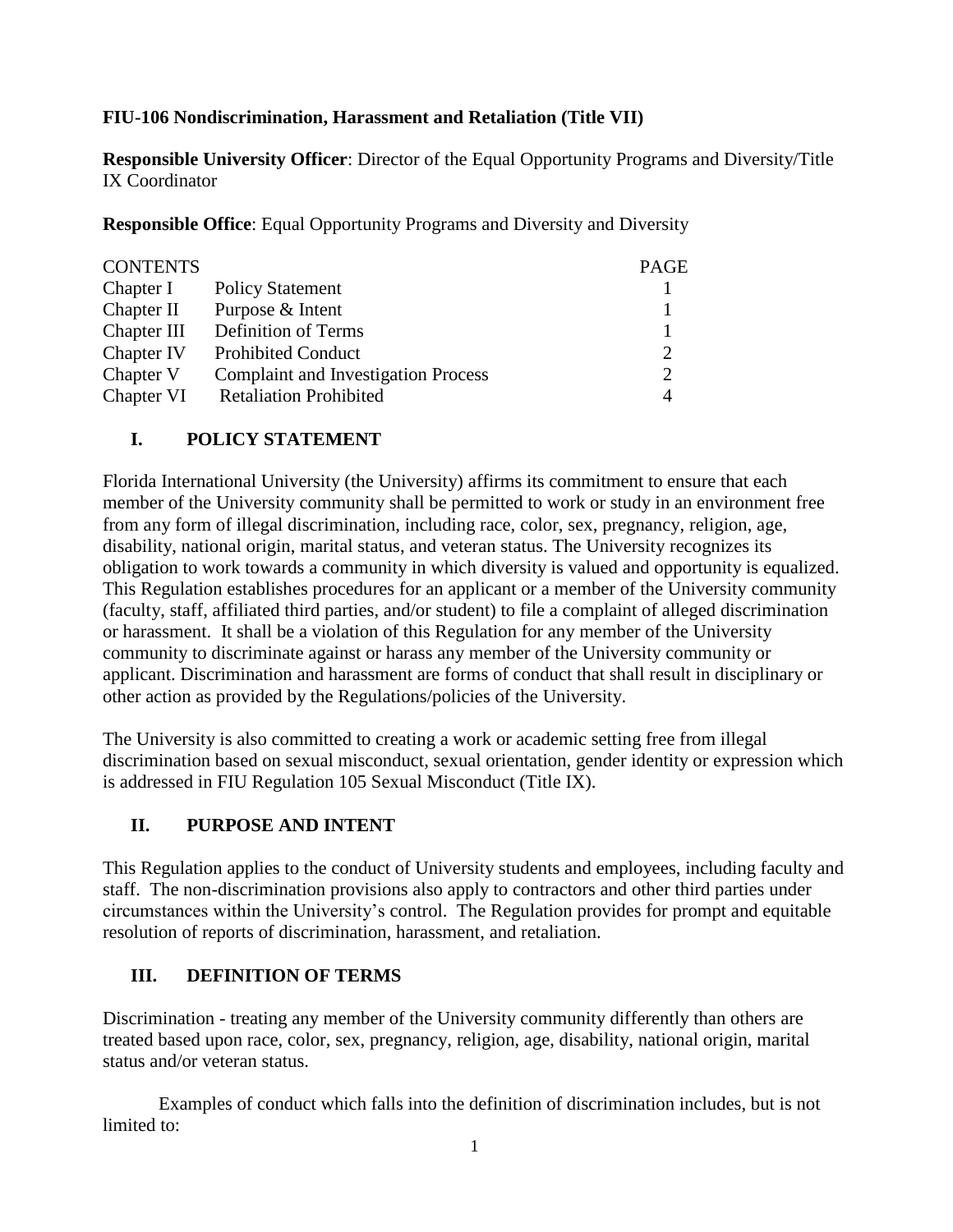- 1. Disparity of treatment in recruiting, hiring, training, promotion, transfer, reassignment, termination, salary and other economic benefits, and all other terms and conditions of employment on the basis of membership in one of the listed groups.
- 2. Disparity of treatment in educational programs and related support services on the basis of membership in one of the listed groups.
- 3. Limitation in access to housing, or participation in athletic, social, cultural or other activities of the University because of race, color, religion, age, disability, national origin, marital status and/or veteran status.
- 4. Retaliation for filing complaints or protesting practices which are prohibited under this Regulation.

*Harassment* - conduct which unreasonably interferes with an employee's, student's or applicant's status or performance by creating an intimidating, hostile, or offensive working or educational environment. It includes offensive or demeaning language or treatment of an individual, where such language or treatment is based typically on prejudicial stereotypes of a group to which an individual may belong. It includes, but is not limited to, objectionable epithets, threatened or actual physical harm or abuse, or other intimidating or insulting conduct directed against the individual.

# **IV. PROHIBITED CONDUCT**

Activities covered under this Regulation include, but are not limited to, all educational, athletic, cultural and social activities occurring on a campus of or sponsored by the University, housing supplied by the University, and employment practices between the University and its employees.

## **V. COMPLAINT AND INVESTIGATIVE PROCESS**

The Office of Equal Opportunity Programs and Diversity shall administer the policies and procedures outlined in this Regulation. The Office of Equal Opportunity Programs and Diversity shall answer inquiries regarding the procedures contained in this Regulation and may provide informal advice regarding issues of discrimination. Members of the University community are encouraged to report conduct they believe may be prohibited discrimination or harassment (or that left unchecked may rise to the level of prohibited discrimination or harassment) even if they are not sure that the conduct violates this Regulation. The identity of any individual who reports discrimination, harassment, or other personally identifiable information will be kept confidential to the extent possible and permitted by law. In cases where the potential complainant chooses not to file a formal complaint, action will be taken to inform the alleged offender of the concerns, suggesting that the individual monitor and modify (if necessary) his/her behavior.

## A. Complaints.

- 1. A complaint must be made in writing to the Office of Equal Opportunity Programs and Diversity. The complaint shall contain the name of the complainant and state the nature of the act(s) complained of, including such details as the name of the alleged offender, the date(s) or approximate date(s) on which the offending  $act(s)$  occurred, the name(s) of any witnesses, and the desired resolution(s).
- 2. A complaint must be filed within three hundred (300) calendar days of the alleged act(s) of discrimination.
- 3. The Office of Equal Opportunity Programs and Diversity shall investigate the formal complaint. This investigation may include, but shall not be limited to, interviewing the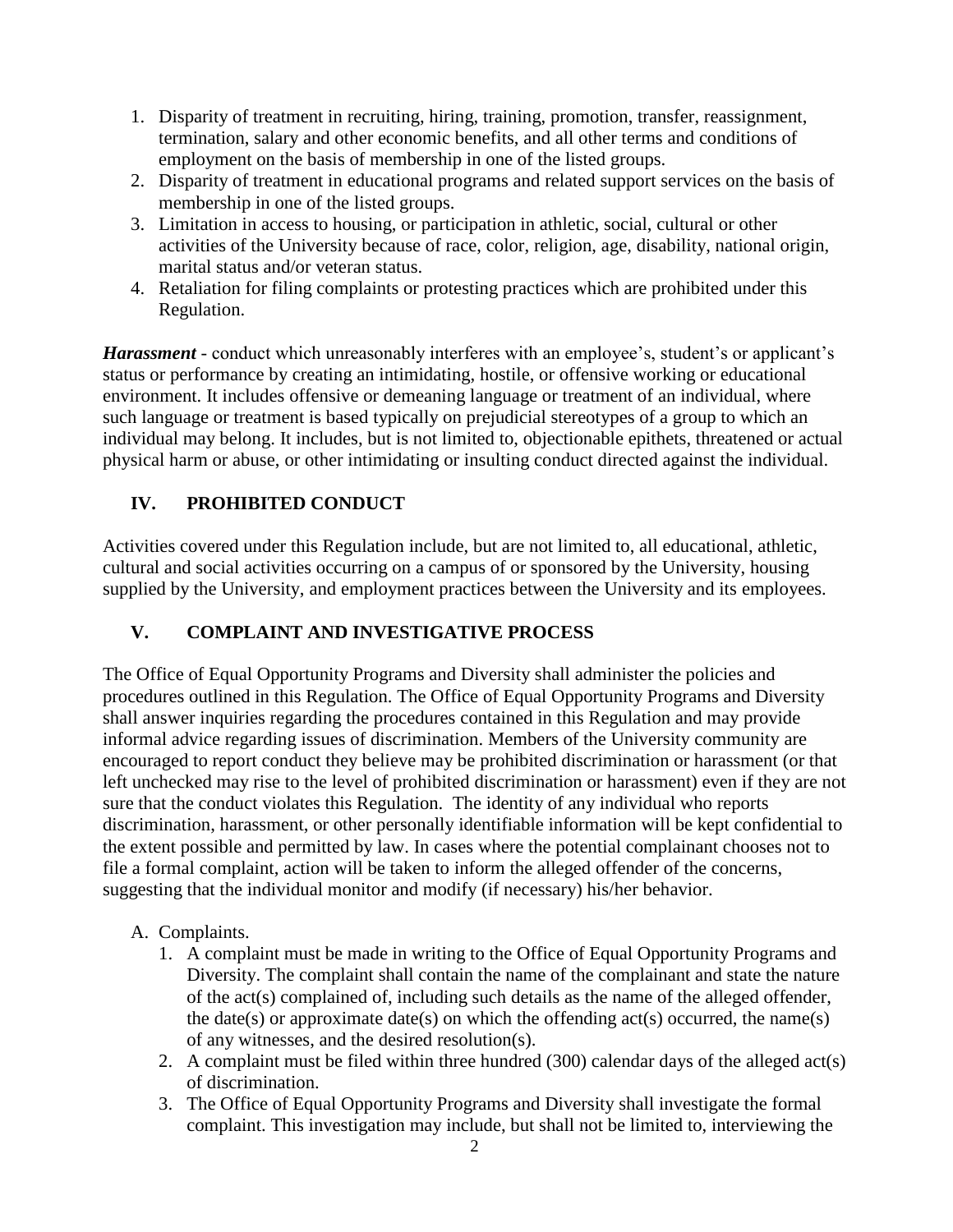person complained about regarding the allegations, interview of other persons who may have information relevant to the allegations, preparation of witness statements for all persons interviewed, and review of any relevant documents. Upon completion of the investigation, a report shall be prepared which includes a summary of the complaint, a description of the investigation, the findings, and recommendations.

- 4. There may be instances in which a potential complainant is unable or unwilling to pursue a complaint of discrimination, but where the University administration is aware of the behavior. In such instances, the Office of Equal Opportunity Programs and Diversity may choose to pursue an investigation of the alleged offense. The decision of whether or not to pursue an administrative complaint will be based on the egregiousness of the alleged offense, the basis for the aggrieved party's decision not to pursue a complaint, and the apparent evidence supporting the allegations. The decision to pursue an administrative complaint shall be made by the director of the Office of Equal Opportunity Programs and Diversity in consultation with the Vice President in charge of the aggrieved party's unit and the Vice President in charge of the alleged offender's unit, in the event that the two parties are in different units. An administrative complaint will follow the same procedures as formal complaints except that no complainant will be named.
- 5. In the event that a claim of discrimination is found to be frivolous or malicious, appropriate University sanctions shall be taken against the complainant, including disciplinary action where appropriate. Disciplinary action against students shall be taken in accordance with the University's Student Code of Conduct.
- B. Conciliation.

The Office of Equal Opportunity Programs and Diversity may attempt conciliation during the course of an investigation of a complaint. If conciliation of the complaint was achieved between the parties in cooperation with the Office of Equal Opportunity Programs and Diversity, and the alleged offender fails to abide by the agreement or retaliates against the complainant, the complainant or supervisor should notify the Office of Equal Opportunity Programs. The Vice President for Human Resources or a designee may then require the complaint to proceed as if conciliation had not been reached.

If conciliation is not achieved, then the Office of Equal Opportunity Programs and Diversity shall continue to investigate the complaint. The investigation by the Office of Equal Opportunity Programs and Diversity will be conducted expeditiously, but in a manner consistent with the complexity and severity of the matter and availability of witnesses. The office will attempt to complete its investigation and recommendation within sixty (60) calendar days of initiation of the formal complaint, if possible.

C. Findings.

The report of the Office of Equal Opportunity Programs and Diversity shall be made known to the Vice President for Human Resources or designee, the complainant, the alleged offender, the immediate supervisor of the alleged offender, and the appropriate Vice President.

D. Review.